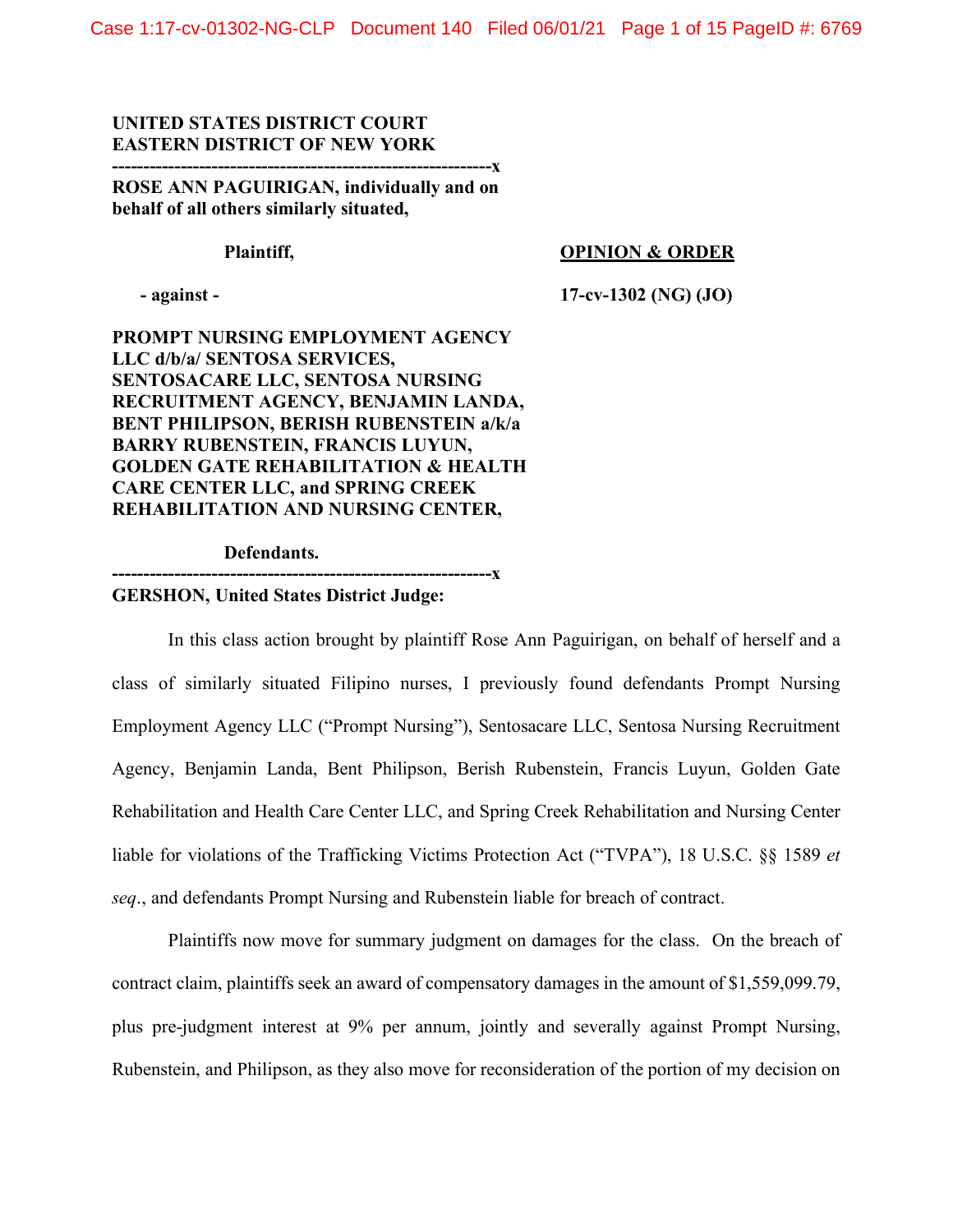summary judgment declining to hold Philipson liable for breach of contract. On the TVPA claim, plaintiffs seek an award of compensatory damages in the amount of \$1,559,099.79, plus interest at the federal rate, as well as punitive damages in the amount of \$1,559,099.79, jointly and severally against each defendant. Defendants oppose the award of any compensatory damages. They also argue that plaintiffs' request for punitive damages must be evaluated by a jury and therefore should be denied on summary judgment. Finally, defendants move to decertify the class.

# **I. Background**

The facts of this case, familiarity with which is presumed, are set forth in greater detail in prior decisions in this case, including the decision denying defendants' motion to dismiss, *Paguirigan v. Prompt Nursing Emp. Agency LLC*, 286 F. Supp. 3d 430 (E.D.N.Y. 2017), the decision granting plaintiffs' motion to certify the class, *Paguirigan v. Prompt Nursing Emp't Agency LLC*, 2018 WL 4347799 (E.D.N.Y. Sept. 12, 2018), and the decision granting summary judgment on liability, *Paguirigan v. Prompt Nursing Emp. Agency LLC*, 2019 WL 4647648 (E.D.N.Y. Sept. 24, 2019), *aff'd in part, appeal dismissed in part*, 827 F. App'x 116 (2d Cir. 2020).

The class is comprised of "all nurses who were recruited by the defendants in the Philippines and were employed by the defendants in the United States at any time since December 23, 2008." *Paguirigan*, 2018 WL 4347799, at \*10. Class members signed employment contracts that were assigned to staffing agency Prompt Nursing after the nurses arrived in the United States. The contracts entitled each class member to a base salary in accordance with the prevailing wage, as determined by the National Prevailing Wage and Helpdesk Center ("NPWC") as of his or her commencement date. Contract IV  $(1)$  $(1)$  $(1)$ .<sup>1</sup> The contracts also included a liquidated damages

<span id="page-1-0"></span><sup>1</sup> The "Commencement Date" is defined in the contract as the "date when Employee first starts to provide direct nursing care to residents/patients after completing the orientation and training as described in Article IV." Contract III.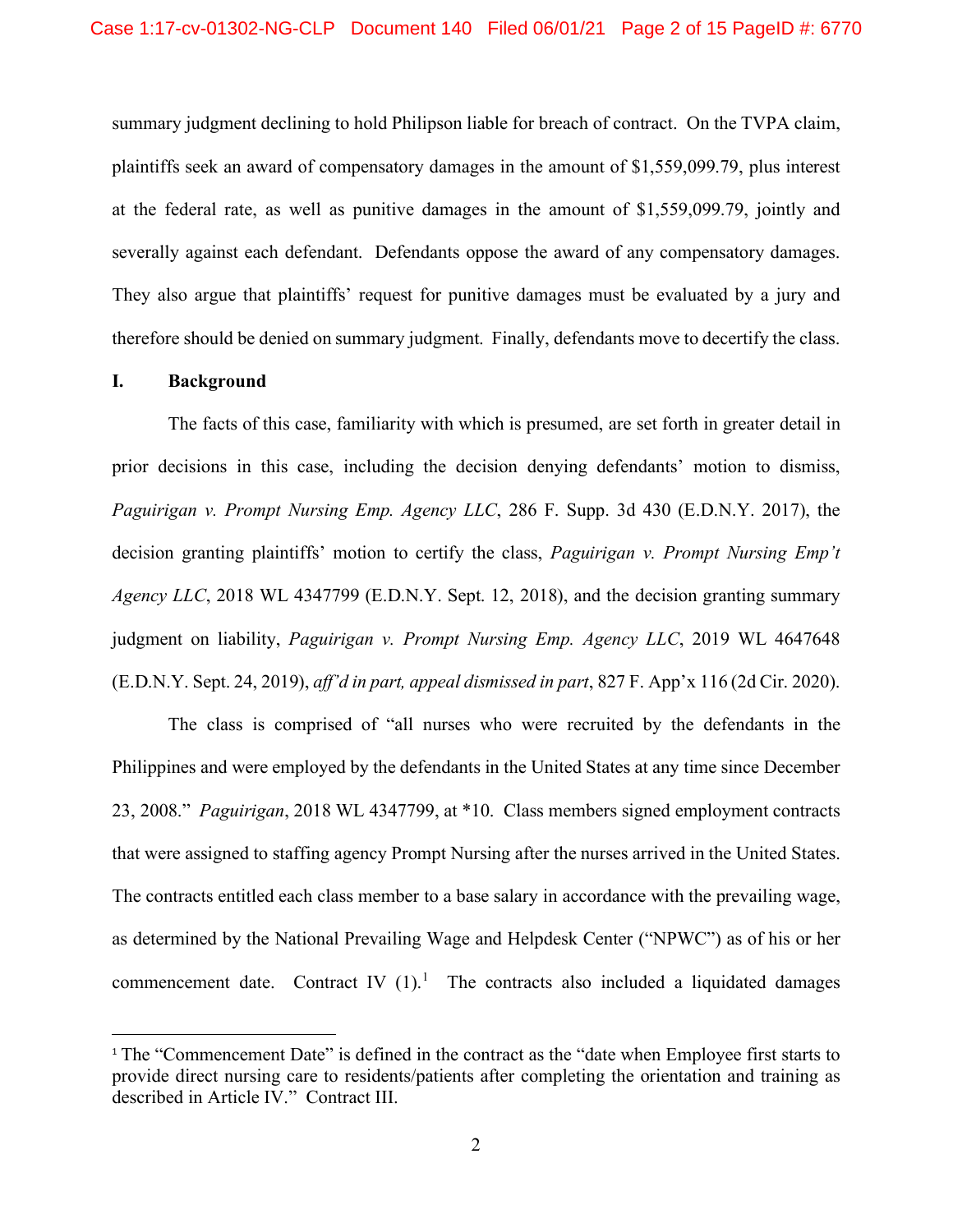provision that required class members to pay and submit a confession of judgment for \$25,000 if they quit during their first year of employment. Contract VII  $(4)$ .<sup>[2](#page-2-0)</sup>

On September 24, 2019, I granted plaintiffs' motion for summary judgment as to liability only. Specifically, I found Prompt Nursing liable for breach of contract for failing to pay class members a base salary in accordance with the NPWC prevailing wage as of their commencement date. I granted plaintiffs' motion to pierce Prompt Nursing's corporate veil only to reach Rubenstein, owner of Prompt Nursing, and found that Philipson and Landa did not sufficiently dominate Prompt Nursing to be held liable as equitable owners of the company. I held all defendants liable for violating the TVPA, in that Prompt Nursing obtained labor through threats of serious financial harm pursuant to the liquidated damages provision, in violation of TVPA § 1589(a), and that the remaining defendants participated in and benefitted from the venture, in violation of TVPA  $\S$  1589(b). All defendants were also found liable pursuant to TVPA  $\S$  1590(a) for recruiting, providing, or obtaining persons for labor in violation of the TVPA, and under TVPA § 1594(b) for conspiracy to violate TVPA §§ 1589 and 1590. Finally, I declared the liquidated damages provisions in the employment contracts to be unenforceable penalties and enjoined defendants from attempting or threatening to enforce them. On interlocutory appeal, the Second Circuit affirmed the declaratory judgment and injunction orders and declined to take pendent jurisdiction over the other issues raised by defendants. *Paguirigan v. Prompt Nursing Emp. Agency, LLC*, 827 F. App'x 116, 117 (2d Cir. 2020).

Following the decision on liability, the parties worked, together with the court, to attempt to resolve issues related to damages. The parties appeared twice before me and conferred over

<span id="page-2-0"></span><sup>&</sup>lt;sup>2</sup> Liquidated damages were reduced to  $$16,666.67$  if class members quit in their second year, and to \$8,333.34 if they quit in their third year. Contract VII (4)(a).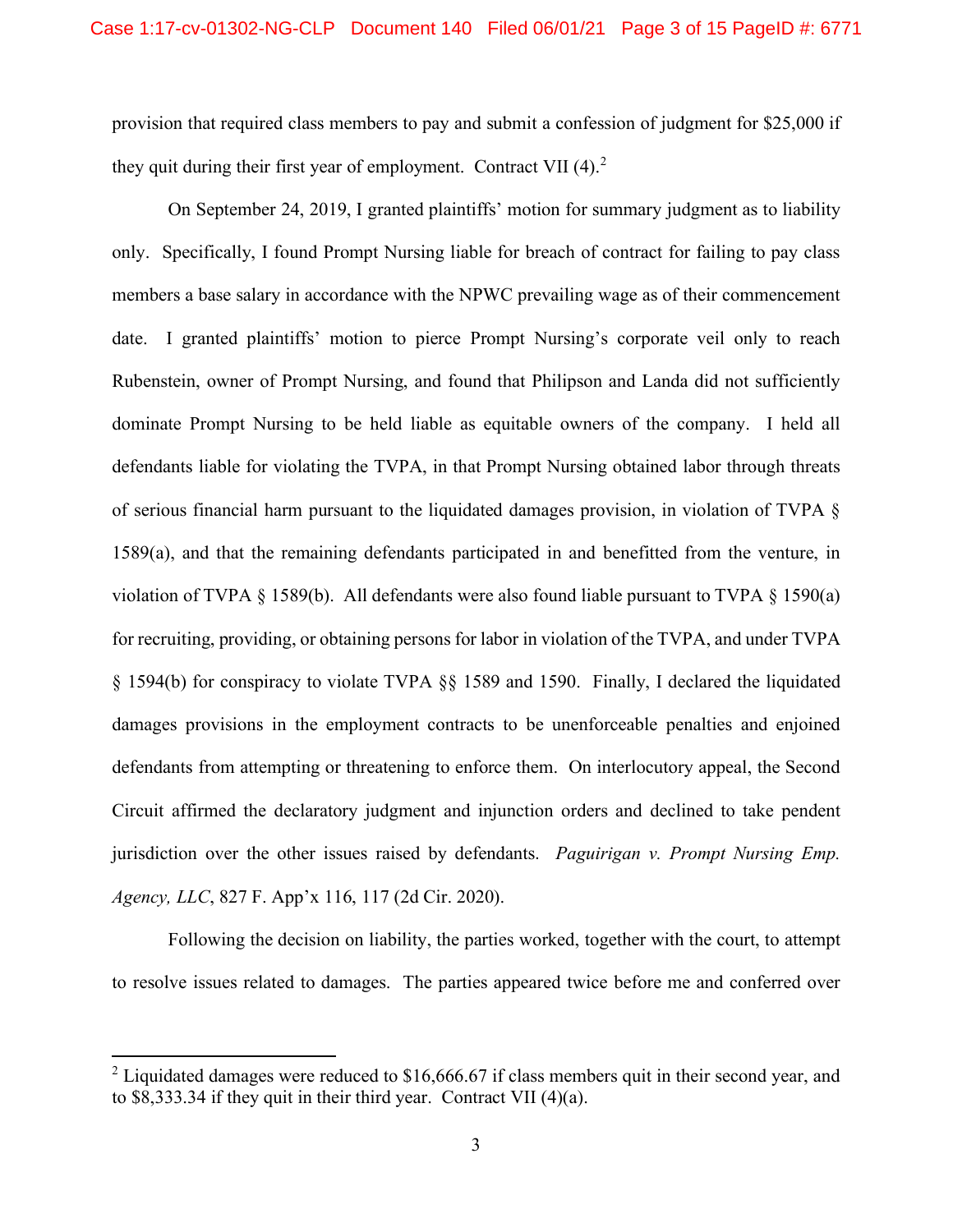several months in an effort to reach agreement as to the assumptions and mathematical calculations underlying each party's damages submission. Over the course of these discussions, plaintiffs agreed, among other things, to eliminate 40 individuals from the class when the parties realized that there was no contractual basis to award them damages as their contracts specified the wage rate instead of referring to a prevailing wage. *See* Status Report filed June 8, 2020. With respect to the 133 class members, the parties agreed on their commencement dates, locations of their first assignments, the annual prevailing wage rate in effect for Registered Nurses in the geographic area when they started working, and the regular compensation actually paid to each class member. *See* Status Report filed July 24, 2020; Def. Mem. at 4; Howley Dec. 14.[3](#page-3-0)

# **II. Discussion**

### **A. Standard of Review**

A party is entitled to summary judgment if "there is no genuine dispute as to any material fact and the movant is entitled to judgment as a matter of law." Fed. R. Civ. P. 56(a); *Celotex Corp. v. Catrett*, 477 U.S. 317, 322 (1986). The moving party bears the burden of demonstrating "the absence of a genuine issue of material fact." *Celotex*, 477 U.S. at 323. In determining whether to grant summary judgment, the court must "construe all evidence in the light most favorable to the nonmoving party, drawing all inferences and resolving all ambiguities in its favor." *Dickerson v. Napolitano*, 604 F.3d 732, 740 (2d Cir. 2010). However, the mere existence of a scintilla of evidence in support of the non-moving party's position will be insufficient; there must be evidence

<span id="page-3-0"></span><sup>&</sup>lt;sup>3</sup> According to defendants, their "payroll records produced in this action are accurate," but, given the large scope of the payroll records, there "may be some minor errors in [their] importing into both plaintiff's and [defendants'] submissions." Def. Rule 56.1 ¶ 16. Defendants "are acquiescing to plaintiff's information concerning the payroll data," while objecting to her calculations on the grounds discussed below. *Id*.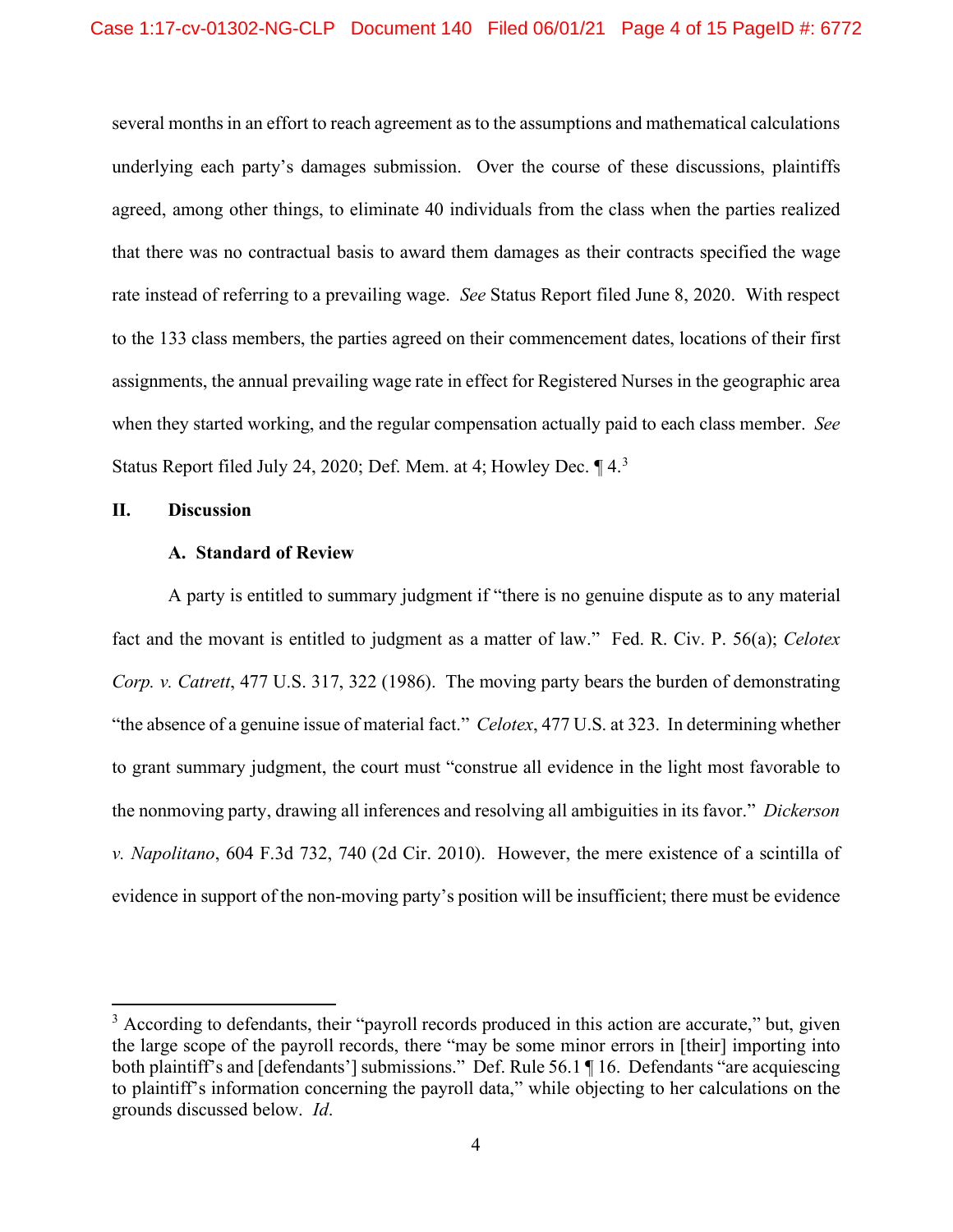on which the jury could reasonably find for the non-moving party. *Anderson v. Liberty Lobby, Inc*., 477 U.S. 242, 252 (1986).

### **B. Compensatory Damages**

As explained above, there is no genuine dispute over the material payroll data relevant to the determination of compensatory damages: namely, the date each class member began employment, the annual prevailing wages that should have been paid, and the regular wages paid to each class member. Rather, the parties disagree on the principles that underlie each sides' computations. Plaintiffs calculate salary underpayments by subtracting the total regular wages actually paid to a class member in a year (the sum of compensation received each pay period over 12 months) from the annual prevailing wage for each geographic area in which the class member worked as of the commencement date. *See* Howley Dec. ¶¶ 5–8; Exs. 2, 3. For those class members who worked fewer than 12 months in the year, the annual prevailing wage is calculated pro rata. Howley Dec. ¶ 9.

Defendants, by contrast, argue that use of the "proper methodology"—including the resolution of four main issues—demonstrates that the class did not suffer any damages. This is because, according to defendants, the class is entitled to less compensation than plaintiffs believe, and defendants are entitled to offset damages with "overpayments." The four issues, legal in nature, are as follows: (1) whether the base salary should be calculated according to a 35-hour or 40-hour workweek; (2) whether base salary underpayments should be offset by overtime payments; (3) whether defendants are entitled to make deductions from compensation for days on which class members did not work; and (4) whether class members are foreclosed from recovering damages because they did not previously provide Prompt Nursing with an individual notice of breach. Each will be discussed in turn.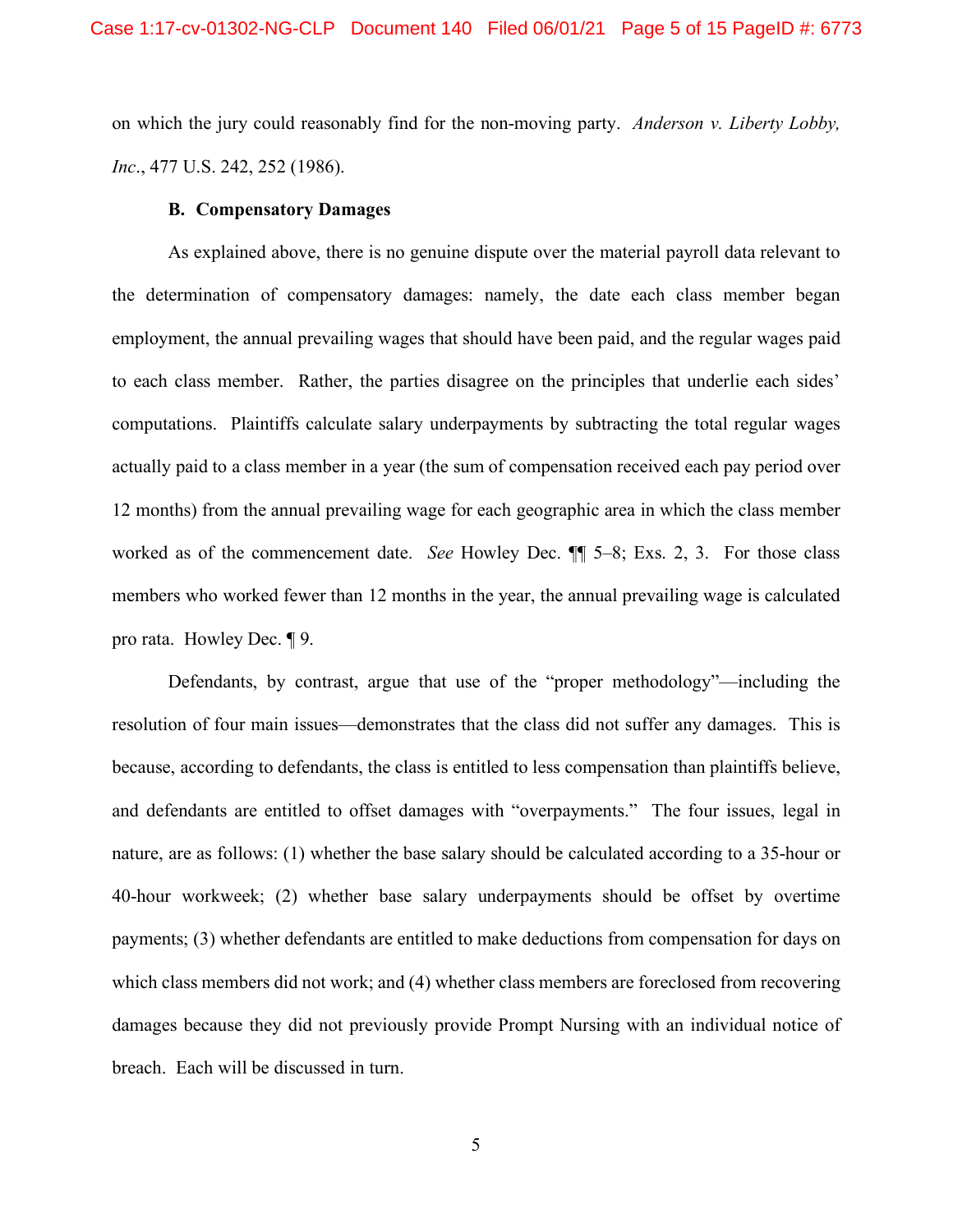### **1. The Base Salary is Calculated According to a 40-Hour Workweek**

Plaintiffs' calculation, which is based on the annual prevailing wage as determined by the NPWC, assumes a 40-hour workweek, as described below. Defendants, by contrast, calculate a "weekly prevailing wage" by dividing the annual prevailing wage by 2080 to reach an hourly prevailing wage, and then multiplying that hourly amount by 35 hours per week. Def. Mem. at 10.

Defendants' arguments as to why the hourly wage should be calculated using a 35-hour workweek are unpersuasive. First, the prevailing wage regulations do not provide for the conversion of an hourly rate to an annual salary based on anything less than a 40-hour workweek. The regulations state that the prevailing wage may be expressed as a yearly salary or converted to "an hourly rate by dividing the salary by 2080." 20 C.F.R.  $\S$  655.731(a)(2)(vi). Conversely, an hourly salary may be converted to a yearly one by multiplying the hourly rate by 2080. *Id*. The figure 2080 is the product of 40 hours per week multiplied by 52 weeks per year. Although defendants rely on 20 C.F.R.  $\S$  655.731(a)(2)(vi), they ignore the simple arithmetic calculation which belies their argument. They also ignore that the contract itself implies a workweek of 40 paid hours. *See* Contract IV (9) ("Overtime will be paid after completion of the 40 hours of paid work in a week at 1.5 times the Employee's regular rate, as required by the appropriate Federal, State and/or local wage statutes."). [4](#page-5-0)

<span id="page-5-0"></span><sup>4</sup> Defendants' reliance on 29 C.F.R. § 541.602(a) is misplaced. That provision states:

An employee will be considered to be paid on a "salary basis" . . . if the employee regularly receives each pay period on a weekly, or less frequent basis, a predetermined amount. . . [which] is not subject to reduction because of variations in the quality or quantity of work[.]

This merely describes the frequency of payment for a salaried employee—"on a weekly[] or less frequent basis." Nothing in the provision undermines the holding in the text.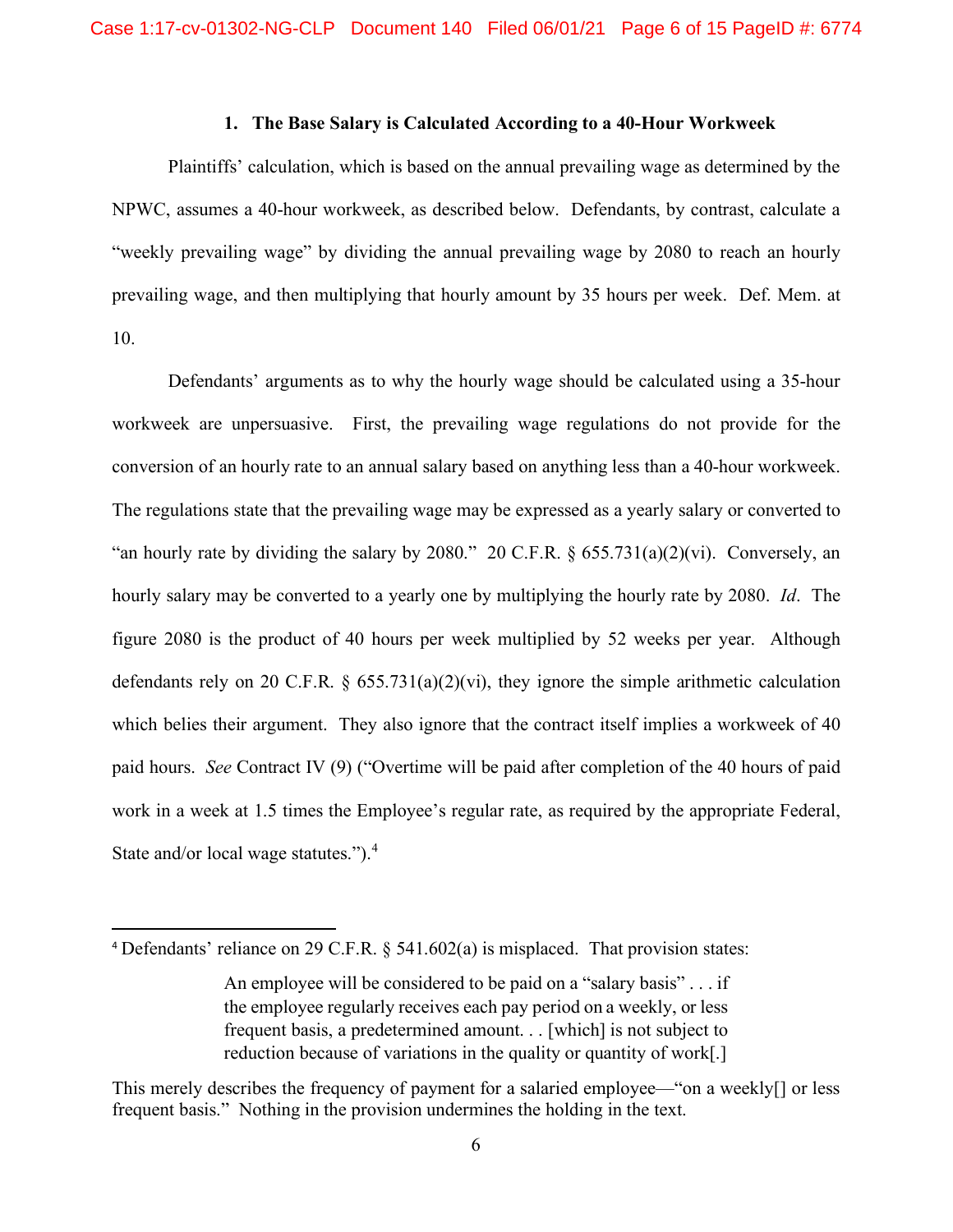Second, although defendants argue that an employer may choose "either the government's hourly or annual prevailing wage rate," Def. Mem. at 11, I previously found that the plain language of the contract entitles class members to a base salary, not an hourly wage. *Paguirigan*, 2019 WL 4647648, at \*7 (quoting Contract IV (1) ("Employees will be paid a base salary in accordance with the prevailing wage for the geographic area in which the employee is assigned to work  $\dots$ ."). The decision to pay class members a base salary was a contractual determination that meant that an employee's compensation would not fluctuate depending on the number of hours worked. It was within Prompt Nursing's discretion, as employer, to assign employee schedules, and, because it chose to pay employees a base salary, Prompt Nursing assumed the risk in the event that any employees were not assigned hours that totaled a full, 40-hour workweek.<sup>[5](#page-6-0)</sup>

In sum, the annual prevailing wage shall be calculated according to a 40-hour work week, as appears in plaintiffs' calculations.

# **2. Overtime Payments May Not Be Used to Offset Plaintiffs' Claims**

Defendants claim that any damages class members are owed should be offset by any overtime payments they received. They argue that, as Registered Nurses, class members qualify for the "learned professional" exemption to overtime regulations and thus were not entitled to the overtime payments they received. Def. Mem. at 14 (citing 29 C.F.R.  $\S$  541.301(e)(2)).

But, even if defendants were correct that the law does not entitle class members to overtime compensation, they offer no authority for the proposition that defendants have the right to deduct overtime payments from damages owed in this action. *Cf*. New York Labor Law ("NYLL") § 193(1)(c) ("No employer shall make any deduction from the wages of an employee, except

<span id="page-6-0"></span> $<sup>5</sup>$  Although there is some evidence that not all nurses desired to work for more than 35 hours per</sup> week, that fact does not change the contractual language requiring the nurses to work 40 hours had the employer directed them to do so.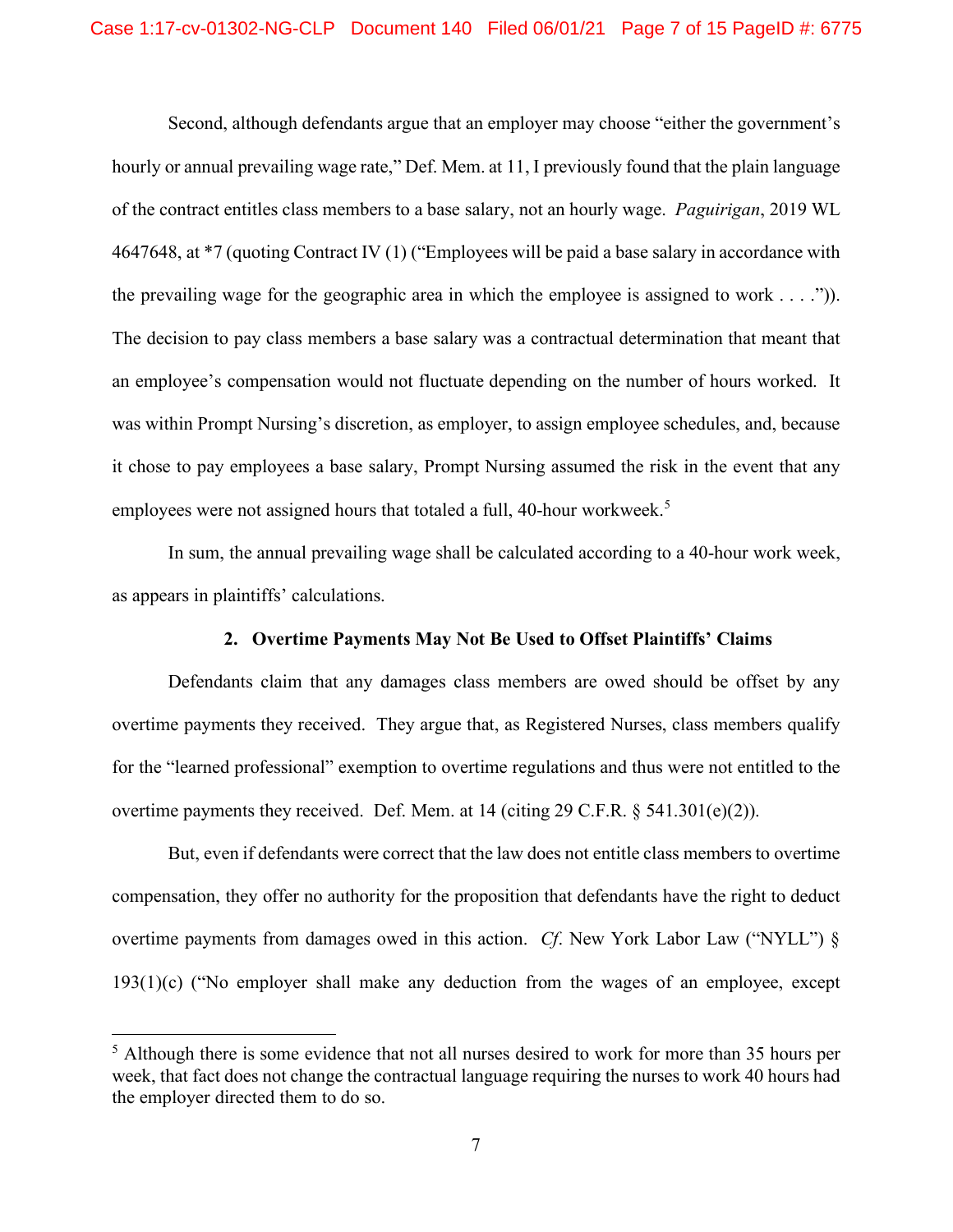deductions which . . . are related to recovery of an overpayment of wages where such overpayment is due to a mathematical or other clerical error by the employer."). Assuming that defendants could have pled offset as an affirmative defense or a counterclaim, *see Fernandez v. Beehive Beer Distrib. Corp*., 2017 WL 4155373, at \*3 (S.D.N.Y. Sept. 18, 2017), defendants have asserted neither, and do not seek to do so now. In *Shang Shing Chang v. Wang*, relied upon by defendants, plaintiffs sought summary judgment on defendants' counterclaim for wage overpayments and theft. 2018 WL 1258801, at \*1 (E.D.N.Y. Mar. 12, 2018). The court found that NYLL § 193(1)(c) did not prohibit recovery on the counterclaim because that "statute bars *deductions* from wages" but "does not affect [a] counterclaim to recover the entire amount of overpayment in a separate proceeding." *Id.* at \*5 (citations omitted) (emphasis in original). Here, defendants simply attempt to make a deduction in the absence of a pleading.<sup>[6](#page-7-0)</sup>

In any event, defendants have raised no legal basis (or issue of fact) to support their entitlement to recoup overtime payments made to class members. Even if class members were exempt from overtime regulations, defendants were free to contract to pay them overtime without the class members losing their salaried status. "An employer may provide an exempt employee with additional compensation without losing the exemption or violating the salary basis requirement, if the employment arrangement also includes a guarantee of at least the minimum weekly-required amount paid on a salary basis." 29 C.F.R. § 541.604(a). Moreover, "providing salaried employees with additional compensation for overtime hours specifically as an incentive

<span id="page-7-0"></span><sup>&</sup>lt;sup>6</sup> I note that defendants have not previously argued that class members were not entitled to any overtime payments. Even after the summary judgment decision on liability, defendants agreed that "obviously, [class members are] entitled to the overtime," although they disagreed with the calculation of the rate. Transcript of Feb. 26, 2020 Conference at 11:16–17; *see also id.* at 19:5– 8 ("[W]e agree that the overtime is the overtime, and they're entitled to get time and-a-half, but that time and-a-half should be based off the initial prevailing wage.").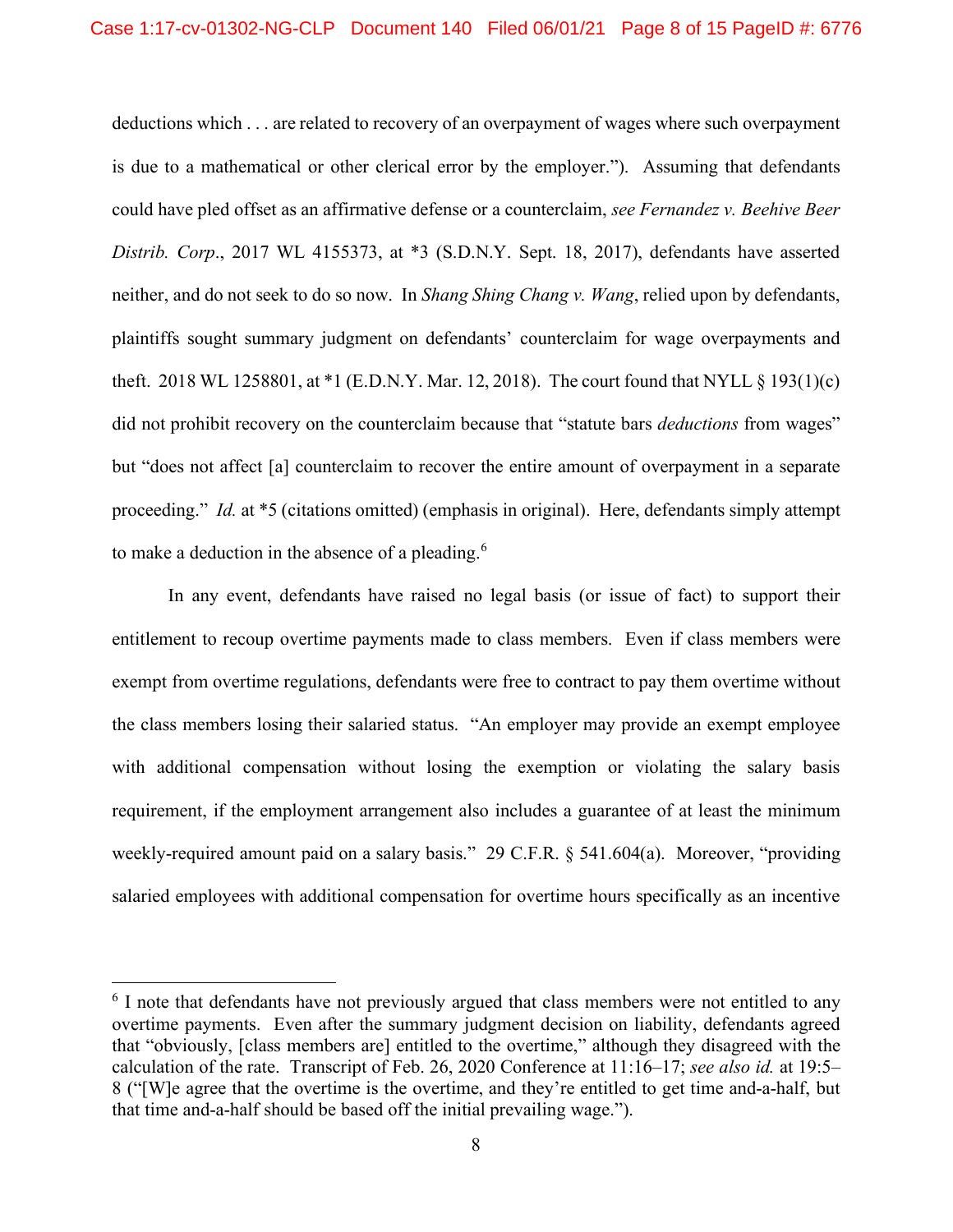to take on additional work has been frequently upheld as a legitimate business decision." *Anani v. CVS RX Servs., Inc*., 788 F. Supp. 2d 55, 70 (E.D.N.Y. 2011), *aff'd*, 730 F.3d 146 (2d Cir. 2013) (citations omitted); *see also Stein v. Guardsmark, LLC*, 2013 WL 3809463, at \*5 (S.D.N.Y. July 23, 2013) ("[T]he payment of overtime does not compromise a finding that an employee was paid on a 'salary basis.'") (quoting  $\S$  541.604(a)).

Defendants argue that there was "no contractual duty to pay the nurses overtime" because the employment contract "only required overtime pay *as required by law.*" Def. Mem. at 14 n.12. The strongest evidence that defendants believed that they had a contractual duty to pay employees overtime compensation—either because that duty was created by the contract or by law—is the fact that they did, in fact, pay them overtime compensation. Indeed, there is no evidence to the contrary. That is, there is no legal or evidentiary basis for concluding that the nurses were not entitled to the overtime compensation they received.

The cases relied upon by defendants do not support a different conclusion. Unlike in *Shang Shing Chang*, defendants here do not claim to have made overtime payments as a result of fraud, duress, or mistake of material fact or law. 2018 WL 1258801, at \*4–5. And the alleged overpayments to class members did not violate any collective bargaining agreement, as they did in *Huntington Hosp. v. Huntington Hosp. Nurses' Ass'n*, 302 F. Supp. 2d 34, 42–43 (E.D.N.Y. 2004). Similarly, defendants' reliance on *Isett v. Aetna Life Ins. Co*., 947 F.3d 122, 125 (2d Cir. 2020), in which the Second Circuit upheld a district court's ruling that a nurse working in a nonclinical setting was properly classified as exempt from the Fair Labor Standard Act's overtimepay requirement, is misplaced. Unlike the plaintiff in *Isett*, 947 F.3d at 125, class members here do not seek unpaid overtime compensation, but rather damages for breach of contract and TVPA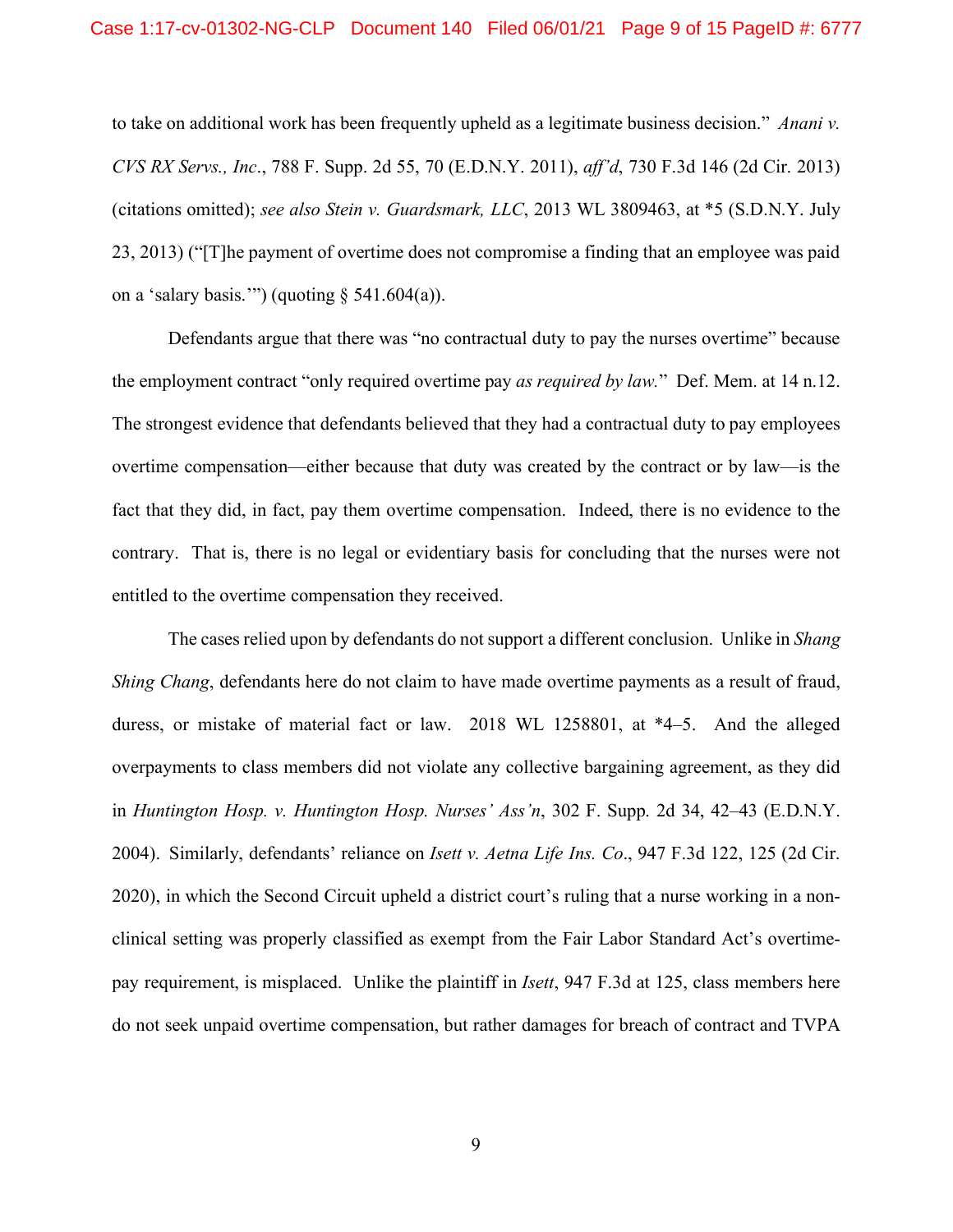violations. *Isett* provides no support for defendants' position that they may avoid paying such damages because they were not required by law to pay class members overtime compensation.

In sum, defendants may not use overtime payments to offset damages owed to class members.

# **3. Defendants May Not Deduct Compensation for Days Class Members Did Not Work**

Defendants argue that they are entitled to deduct from the damages calculation compensation for days on which plaintiffs did not work. *See* Def. Mem. at 9. According to defendants, plaintiffs are exempt employees and, under the regulations, "[d]eductions from pay may be made when an exempt employee is absent from work for one or more full days for personal reasons, other than sickness or disability. . . ." 29 C.F.R.  $\S$  541.602(b)(1).

Because the provision defendants cite is an "[e]xception[]" to the "prohibition against deductions from pay in the salary basis requirement," 29 C.F.R. § 541.602(b), defendants bear the burden to establish that a deduction is appropriate. *Orton v. Johnny's Lunch Franchise, LLC*, 668 F.3d 843, 849 (6th Cir. 2012). Here, assuming without deciding that the class members qualify as exempt employees, defendants have not met their burden to show that any alleged absences were due to "personal reasons, other than sickness or disability." *See* 29 C.F.R. § 541.602(b)(1). Defendants have provided no evidence as to the reasons for the alleged missed days. *Cf. Martinez v. Hilton Hotels Corp*., 930 F. Supp. 2d 508, 522–23 (S.D.N.Y. 2013) (finding deductions to be reasonable where defendants presented evidence that absences were "purportedly caused by personal reasons such as the inability to secure childcare" or were otherwise unexplained, and that evidence was not "challenged, refuted, or otherwise explained" by the plaintiffs). Indeed, they have not even provided evidence to show that days not worked resulted from class members' choice, not Prompt Nursing's decision not to offer class members shifts.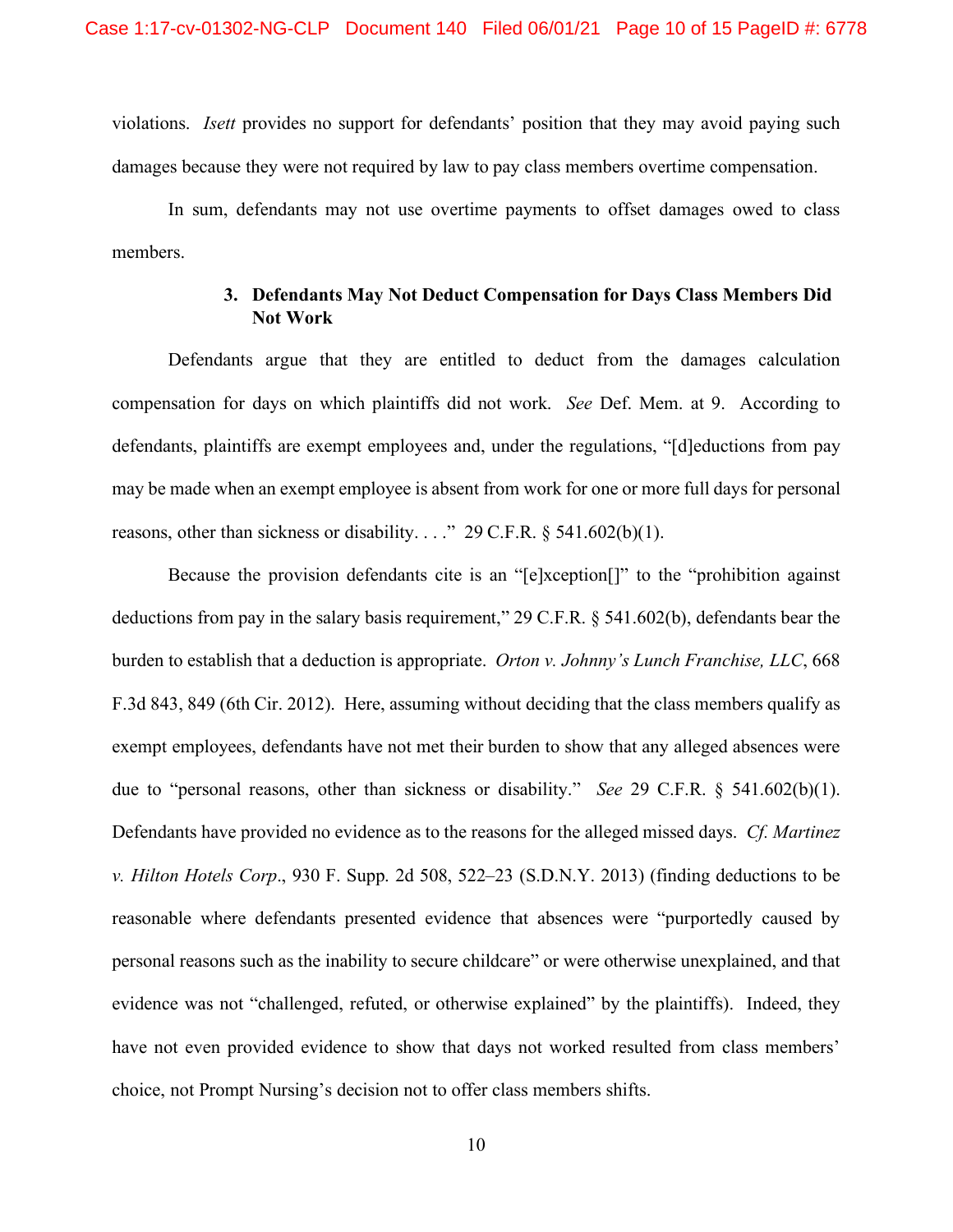Thus, defendants are not entitled to deduct compensation from class members for days on which they did not work.

# **4. Prior Notice of Breach Is Not Required to Collect Unpaid Wages**

Under the terms of the employment agreement, an employee was entitled to terminate his or her contract with Prompt Nursing if, "after being informed by written notice of any alleged breach," the employer failed to cure the alleged breach within 30 days. Contract VI (3). Defendants argue that, because no class members notified Prompt Nursing of an alleged breach, none are entitled to recover any damages for breach of contract.

However, as plaintiffs correctly note, the provision defendants reference is a condition precedent to early termination of the contract, not to commencement of a lawsuit to recover unpaid wages. Nothing in the contract limits, waives, or places any specific conditions upon a claim to collect damages for breach of contract or the violation of any laws.

Further, I am unpersuaded by defendants' argument that they have been prejudiced by the lack of notice. Defendants claim that, "had Prompt [Nursing] known that employees were entitled to be paid as if they worked 40 weekly hours," they would have required employees to work more than the approximately 35 hours per week that many were actually assigned. Def. Mem. At 13. But the contract unambiguously states that an employee would be "paid a base salary in accordance" with the prevailing wage for the geographic area in which the employee is assigned to work," as determined by the Department of Labor, Contract IV (1), and, as described above, the applicable regulation sets the prevailing wage at a rate of 40 hours per week. 20 C.F.R.  $\S 655.731(a)(2)(vi)$ .

In sum, plaintiffs are not precluded from bringing a claim for breach of contract based upon a lack of prior notice as to the breach.

# **5. Plaintiffs are Entitled to \$1,559,099.79 in Compensatory Damages for Breach of Contract Plus 9% Pre-Judgment Interest**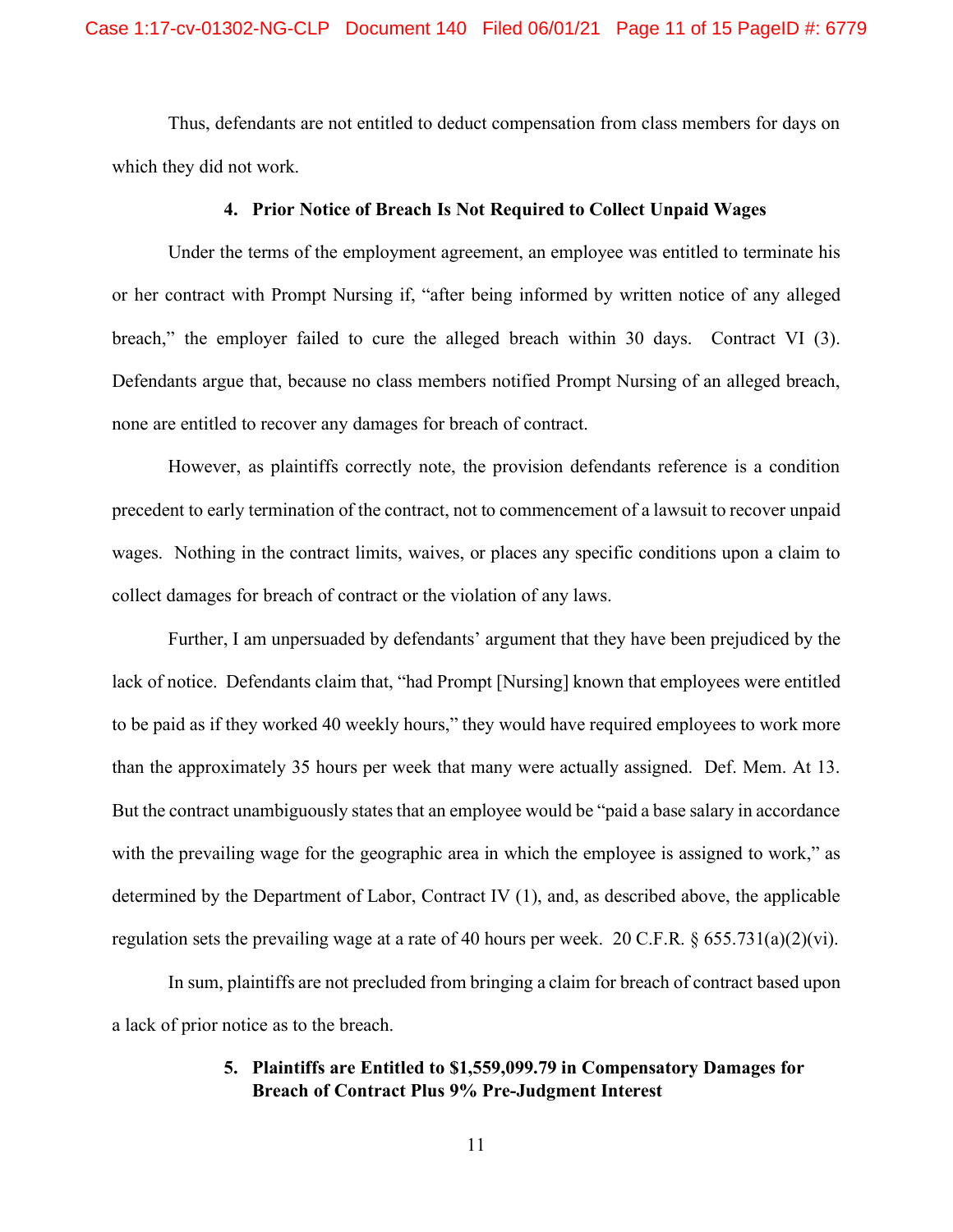As previously described, there are no genuine issues of material fact with respect to class members' dates of employment, the wages paid to each class member, or the annual prevailing wages.<sup>[7](#page-11-0)</sup> Accordingly, I adopt plaintiffs' calculations for breach of contract damages in full. Plaintiffs calculated the damages by using the annual prevailing wage for each class member and then subtracting the regular compensation paid to each class member in a 12-month period. For periods in which class members worked less than 12 months, I also adopt plaintiffs' method for calculating the pro rata annual wage: annual prevailing wage x (number of weeks worked / 52). Using these calculations, class members are entitled to \$1,559,099.79, jointly and severally against Prompt Nursing and Rubenstein.

In addition, class members are entitled to recover pre-judgment interest at a rate of 9% per year. N.Y. C.P.L.R. §§ 5001, 5004. Because pre-judgment interest may be calculated from "the earliest ascertainable date the cause of action existed," N.Y. C.P.L.R. § 5001(b), it shall start to accrue on the last day of each 12-month period of employment (or part thereof) for which the class member was underpaid.

# **6. Plaintiffs are Entitled to \$1,559,099.79 in Compensatory Damages for Violations of the TVPA Plus Pre-Judgment Interest at the Federal Rate**

Plaintiffs also seek compensatory damages under the TVPA in an amount equivalent to that which she seeks for breach of contract—namely, \$1,559,099.79 for the class. The TVPA provides for the recovery of such damages after a finding of liability. 18 U.S.C.A. § 1595(a). I therefore find class members are entitled to compensatory damages totaling \$1,559,099.79, plus pre-judgment interest at the federal rate, jointly and severally against all defendants under the

<span id="page-11-0"></span> $<sup>7</sup>$  In his declaration, defense counsel, Elliot Hahn, states that plaintiffs' damages calculations</sup> "artificially inflate[] the class damages" by failing to account for all payments made to class members. Hahn Dec. ¶ 8. But Mr. Hahn refers only to compensation that class members received in the years after those in which they were underpaid, which is irrelevant to this motion.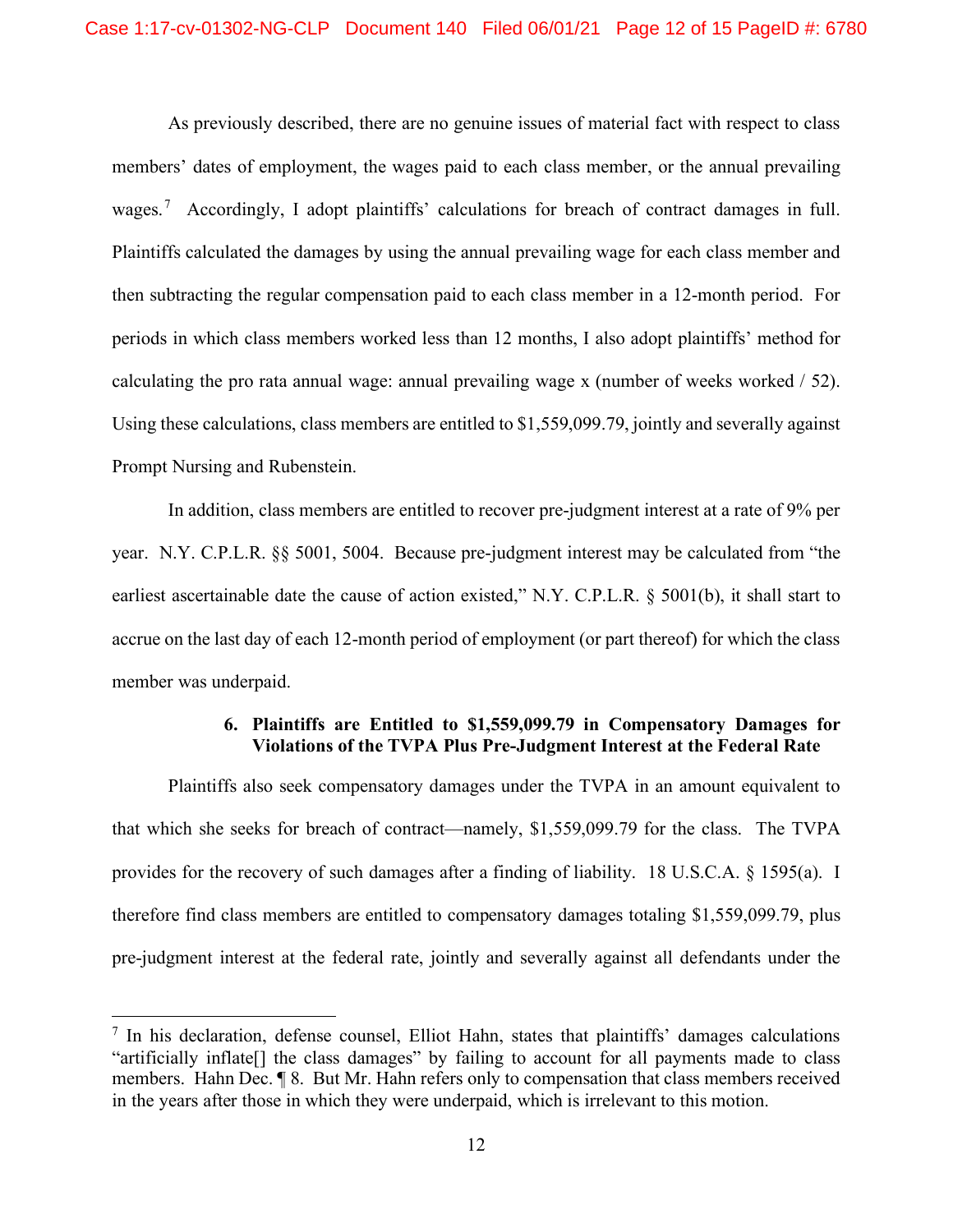TVPA. Plaintiffs have acknowledged that the class cannot recover twice for the same harm. *See, e.g., Phelan v. Loc. 305 of United Ass'n of Journeymen, & Apprentices of Plumbing & Pipefitting Indus. of U.S. & Canada*, 973 F.2d 1050, 1063 (2d Cir. 1992). Class members may recover compensatory damages for breach of contract or violations of the TVPA, but not both.

# **C. Plaintiffs' Motion for Reconsideration as to Defendant Philipson's Liability for Breach of Contract is Denied**

Plaintiffs seek reconsideration of the denial of their application to pierce the corporate veil with respect to Defendant Philipson. Under Local Civil Rule 6.3, a motion for reconsideration shall be served within 14 days of the court's determination of the original motion and shall set forth matters or controlling decisions which counsel believes the court has overlooked. This motion for reconsideration was made more than a year after the September 24, 2019 summary judgment decision on liability, and it does not purport to meet the standard for such a motion. Plaintiffs instead rely on alleged new evidence—specifically, checks made out to Philipson from the year 2007 by Marx Erwin Ong, allegedly as part of the \$25,000 contract termination fee going to one of the factors in determining whether to pierce the corporate veil. On reply, plaintiffs note that Federal Rule of Civil Procedure 54(b) allows the court to alter a prior decision before entry of judgment. Upon review, I decline, at this late date, to reopen the summary judgment motion.

### **D. Defendants' Motion to Decertify the Class is Denied**

Defendants move to decertify the class. They claim that, because some class members (not including Paguirigan) are subject to a claim from Prompt Nursing for recovery of overtime payments, Paguirigan is no longer an adequate class representative, and the Rule 23 requirements of commonality and typicality no longer exist.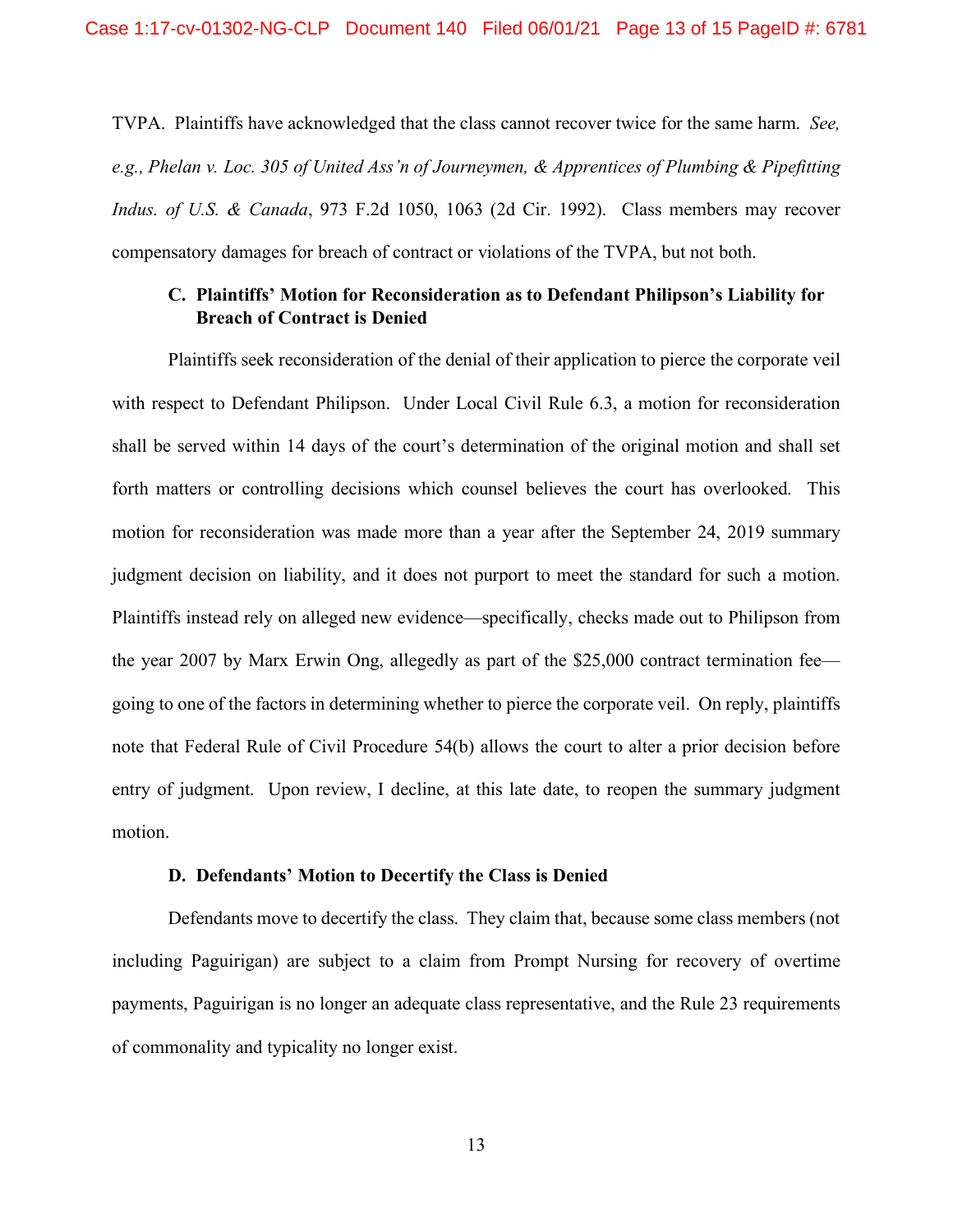While a court may decertify a class before final judgment, Fed. R. Civ. P.  $23(c)(1)(c)$ , it "may not disturb its prior findings absent some significant intervening event or a showing of compelling reasons to reexamine the question." *Mazzei v. Money Store*, 308 F.R.D. 92, 106 (S.D.N.Y. 2015) (citation omitted), *aff'd*, 829 F.3d 260 (2d Cir. 2016). Here, I have already found the basis for defendants' untimely application to decertify the class—their claim that they are entitled to offset damages with overtime payments—meritless. *See supra* at II.B.2. Accordingly, defendants' motion to decertify the class is denied.

### **E. Plaintiffs are Not Entitled to Punitive Damages on Summary Judgment**

Plaintiffs seek \$1,559,099.79 in punitive damages for violation of the TVPA on the basis that defendants "participated in a decade-long campaign to keep Filipino nurses in a state of fear[.]" Pl. Mem. at 8–9. Defendants, who demanded a jury trial in their answer, assert that plaintiffs' request for punitive damages must be presented to a jury. I agree that defendants are entitled to a jury trial. *See, e.g.*, *Ditullio v. Boehm*, 662 F.3d 1091, 1098 (9th Cir. 2011) (concluding that punitive damages are recoverable under the TVPA and that the plaintiff "should be permitted to present her case for [punitive] damages before a jury").

#### **III. Conclusion**

For the reasons set forth above, plaintiffs' motion for summary judgment as to damages is granted to the extent that I find that class members are entitled to compensatory damages for breach of contract in the amount of \$1,559,099.79, plus pre-judgment interest at 9% per annum, jointly and severally against Prompt Nursing and Rubenstien, and for violations of the TVPA in the amount of \$1,559,099.79, plus interest at the federal rate, jointly and severally against all defendants. Plaintiffs' motion for summary judgment is denied to the extent that they seek